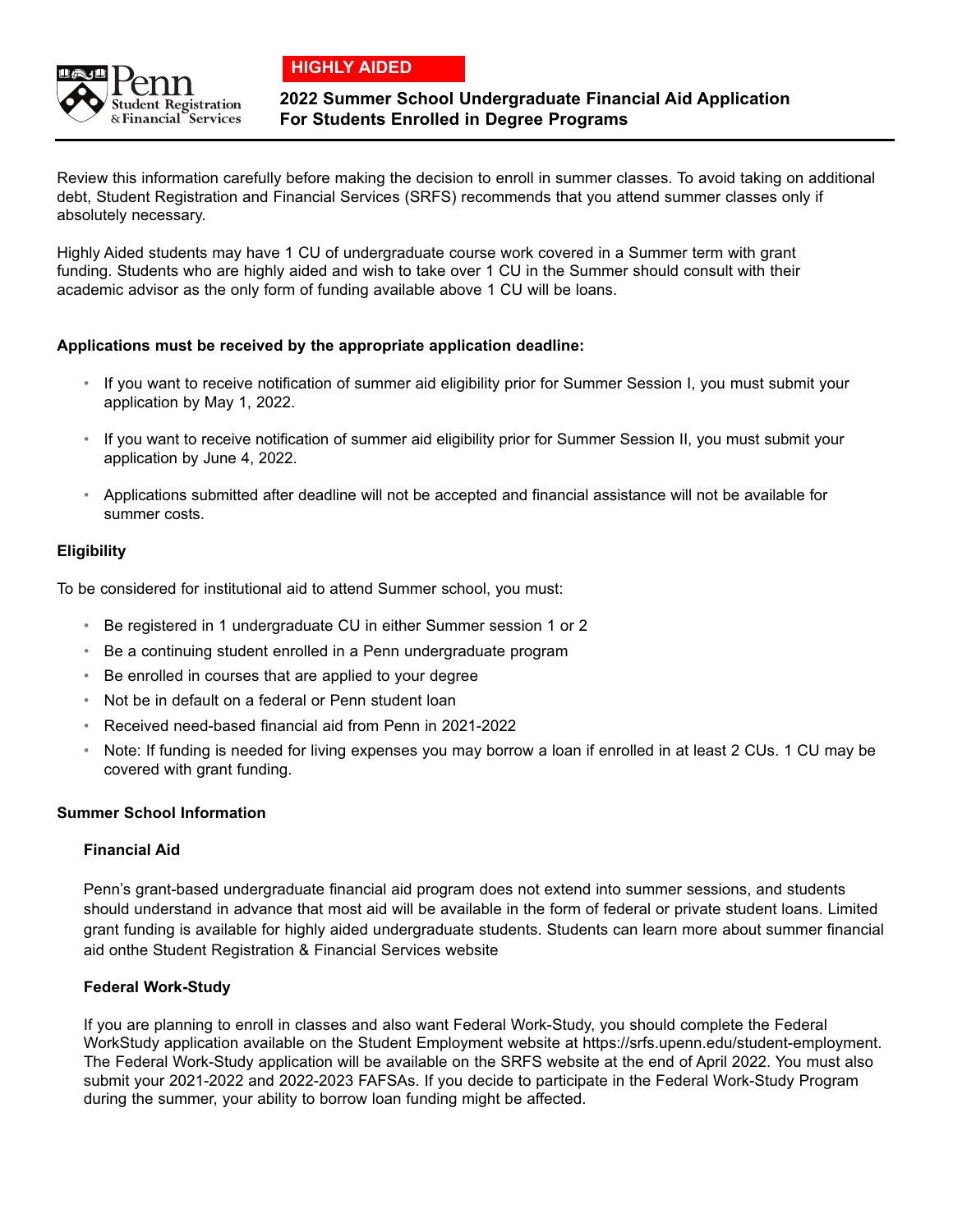



**2022 Summer School Undergraduate Financial Aid Application For Students Enrolled in Degree Programs**

## **To Apply**

- Review the eligibility criteria and Summer School information on the preceding page.
- Submit the completed Undergraduate Financial Aid Application for Summer School 2022 by the appropriate deadline. If you want to receive notification of summer aid eligibility prior for Summer Session I, you must submit your application by May 1, 2022. If you want to receive notification of summer aid eligibility prior for Summer Session II, you must submit your application by June 4, 2022. Applications submitted after deadline will not be accepted and financial assistance will not be available for summer costs.

## **After You Apply**

• **Notification** - We will send you an email once your financial aid notice is available. You will be able to review your financial aid through Penn InTouch at http://www.upenn.edu/pennintouch.

#### **If Dropping, Adding or Replacing courses**

- **Drop/Add -** Complete a revised summer school application if you add, drop or replace courses that will affect the amount of your tuition and fees charged. SFA will recalculate your financial aid eligibility, and produce a revised notification letter. It is your responsibility to notify SFA of any changes in enrollment that may affect tuition and fees (For example: replacing a Wharton course with a College Course).
	- **To apply for a Federal Direct Loan** please email stuloans@pobox.upenn.edu
		- Please include: your full name, PennID, type of loan, loan period and loan amount requested.
		- The application needs to be completed as early as possible and no later than July 1, 2022.<sup>\*</sup>

#### **\*Failure to comply with these deadlines will result in loss of funding**